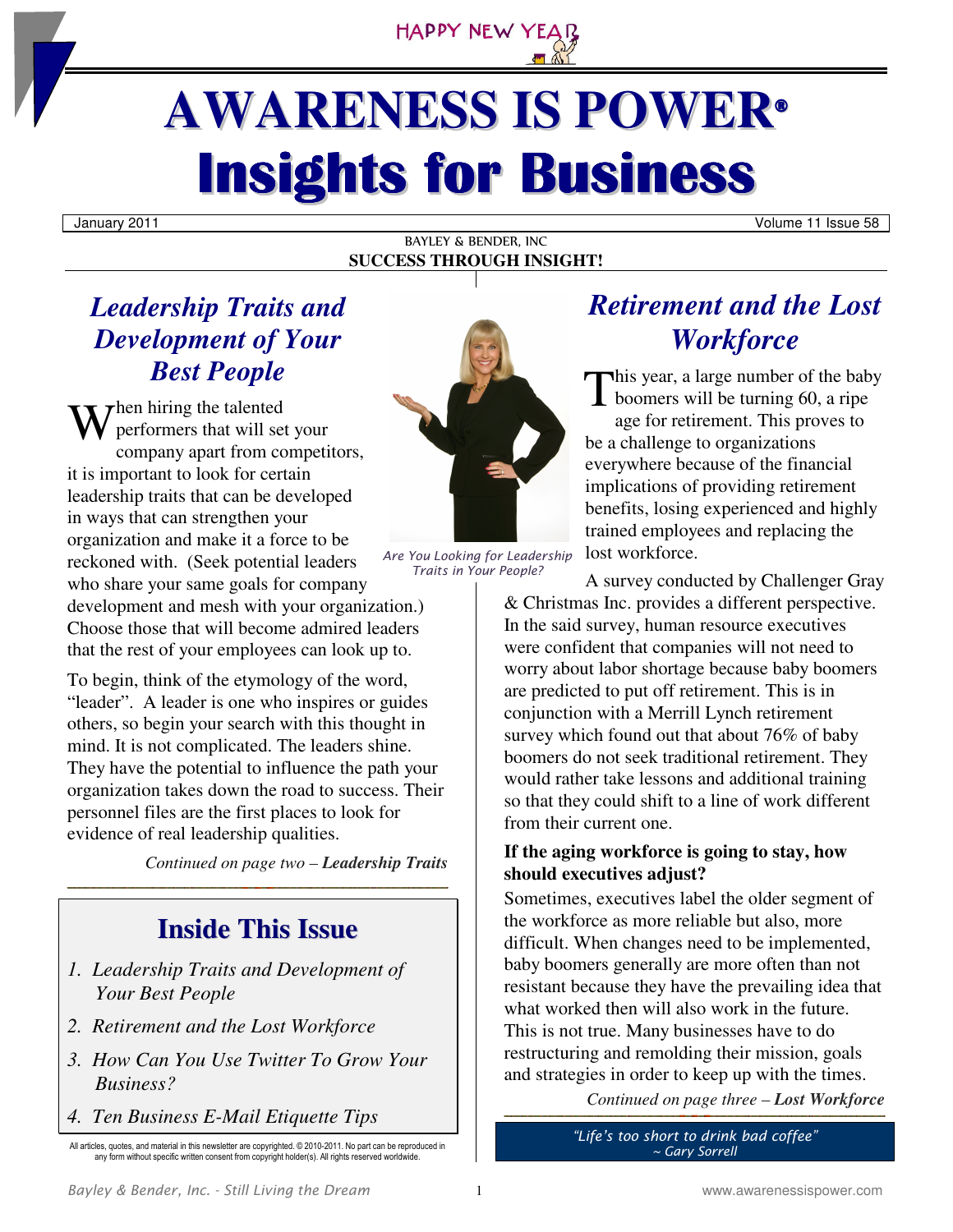#### *Continued from page one – Leadership Traits*

Learn to position leaders within the hierarchy of your organization in positions that are high profile enough to make them more likely to win the hearts and minds of their fellow employees. Don't isolate them in offices behind closed doors. One-on-one interaction with their subordinates is imperative. This is a proven method that can lead to the kind of better efficiency that goes hand-in-hand with

employee happiness and satisfaction.



Don't make the mistake of

assuming your top company talent is flawless. There is always room for improvement everywhere along the ladder of success, even with your own position. Learn to identify the specific deficiencies in the skill sets of your leaders, the ones that are preventing your company from achieving the majority of its desired goals. Work with them to overcome these obstacles. Offer continuing education seminars throughout the year and provide rewards and incentives for completing them. The true leader possesses an eagerness to do a job well and will be conducive to picking up new tools with which to perform their roles. People who possess real leadership traits will welcome constructive criticism and utilize their newfound improvements to further your company's development.

Most important of all, is to make certain that the key players in your company or organization have clear-cut understandings of your company goals and model. Their talent will not matter much if they are unwittingly headed in the wrong direction. It can be a fatal error not to openly share your plans for company development. After that, watch them take the ball and run with it.

Take a couple of minutes and think about someone you feel is a great leader of a company.

#### **Now ask yourself:**

- 1. What are the top 3 characteristics or traits you admire most?
- 2. Do you (or your people) possess these characteristics?

3. What would happen to your company if everyone possessed some or all of these traits & characteristics?

4. Should you start developing these qualities within your staff... today?

We can assist you in identifying and developing leadership within your company.

*Contact us today at 301-439-8317 or e-mail aip@awarenessispower.com*

*~ Copyright protected worldwide. Written by our associate Gary Sorrell, Sorrell Associates, LLC* 

## *How Can You Use Twitter To Grow Your Business?*

You may not like or use twitter, but these statistics should not be ignored.

- 105,779,710 registered users of Twitter
- Approximately 55 million Tweets being sent daily
- Signing up 300,000 new users daily
- Twitter's search engine getting 600 million searches daily

#### **So how can you use twitter to benefit your business?**

- 1. Establishing repertoire with your customers / readers
- 2. Keeping your customers / readers updated
- 3. Building a loyal, steady customer-base
- 4. Building up excitement for a product launch
- 5. Driving traffic to your website
- 6. Building relationships with business contacts
- 7. Crowd-sourcing

~ Excerpts from *The Twitter Report* by Gary Sorrell, Sorrell Associates, LLC. Copyright protected worldwide.



*Continued on next column –*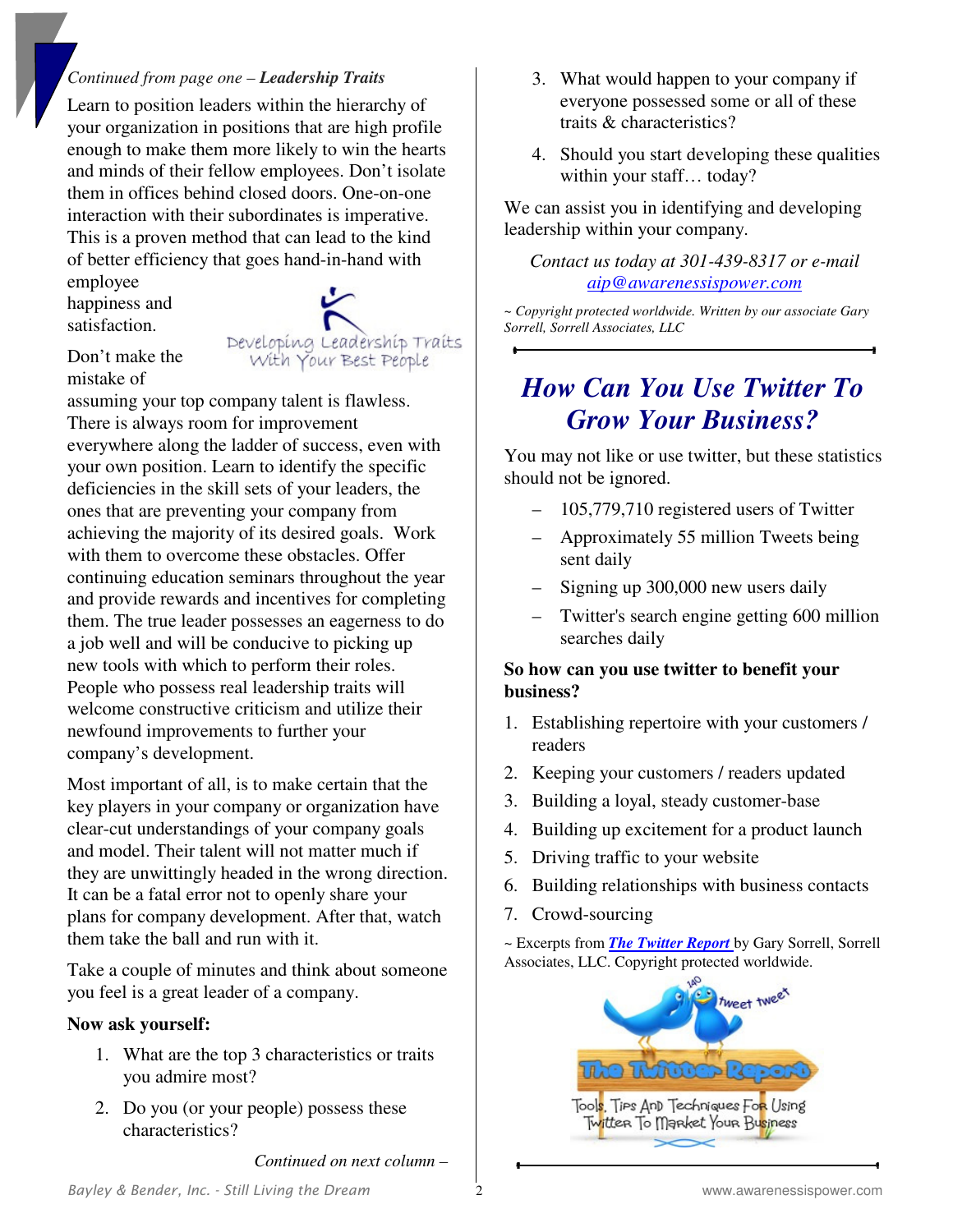#### *Continued from page one – Lost Workforce*

The key to convincing them to change is to practice good communication. Listen to them and get their feedback.

#### **What can you do for them?**

First, erase your assumptions. Do not just box older workers into the "aging" group without seeing their abilities and experience. Second, do not relegate them to the background. Treat them as your employees – with fairness and respect. Third, be clear about directives. Be detailed about plans and strategies because the older workers might be confused with new terminologies and models in the business. Third, retrain them, if their skills are lagging behind. Lastly, meet their

needs. Older people need motivation to maintain and improve performance. They also need financial security. Make sure that they have medical insurance and financial coverage. Make necessary adjustments if they need flexible hours.



#### **What can they do for you?**

They can share their experience. They

can also share their wisdom. Let them become mentors. Let them showcase what they have learned during their years in the company to new employees. Together with the leaders of the organization, they are the ones who truly know the values and the culture of the company.

Age connotes experience and wisdom. As the aging workforce stay in the company, make sure that the company is flexible enough to handle their current needs and their needs once they indeed leave the company.

Note: This information is not be construed as financial or legal advice. Consult your advisors.

~ Copyright protected worldwide. Author Gary Sorrell, Sorrell Associates, LLC. All rights reserved.

*"The bad news is time flies. The good news is you're the pilot." ~ Michael Altshuler* 

> *"Never let yesterday use up too much of today." ~ Will Rogers*



Don't miss next month's issue. Subscribe now!

AWARENESS IS POWER®  *Insights for Business* 

2024 Powder Mill Rd Silver Spring, MD 20903



Visit Our Web Site at: www.awarenessispower.com

12 Issues For Only \$97



#### **10 Ways to Have Your Best Year Ever!**

We often think of New Year's as the time to start fresh and make those famous resolutions. But anytime is the right time to take control of our lives, to choose how we will live. Real success in life is about balance, about choosing priorities, and then following a plan to focus on the things that are most important to us. The following suggestions can help.

1. Take time to decide what you really want this year. What would make it a great year, a fantastic year for you? Dream and scheme, and then dream bigger! And write it down, just for the fun of it.

2. Mark one day each month, just for you. Use ink, not pencil, and schedule an appointment with yourself for one full day each month. Have fun and renew yourself, just for the joy of it.

3. Take more vacation than you had planned. Look at the calendar and write in a couple extra weeks off! Do things you enjoy, but mostly relax. Go camping, rent a cabin at the beach, and visit old friends.

4. Commit to a project you've dreamed of but haven't done. This is not a "should" or a "have to", this is one of those, "I've always wanted to but never did" projects.

5. Buy four books you've always wanted to read, and schedule time for them. Put it in your appointment calendar as "continuing education" or "research", and enjoy!

6. Start a special savings account to prepare for something huge!

7. Renew relationships with family and friends. Every week, send a note or make a call, and re-connect with the people who have helped you along the way.

8. Every day, tell someone you appreciate them, that you are grateful for their help. Practice the attitude of gratitude!

9. Raise your sites and increase your goals. Whatever you hope to accomplish in the next year, double it and commit to making it happen!

10. Be kind to yourself and those around you. Be gentle, practice patience, expect the best and settle for nothing less.

~ Submitted by Dr. Philip E. Humbert Reprinted with permission